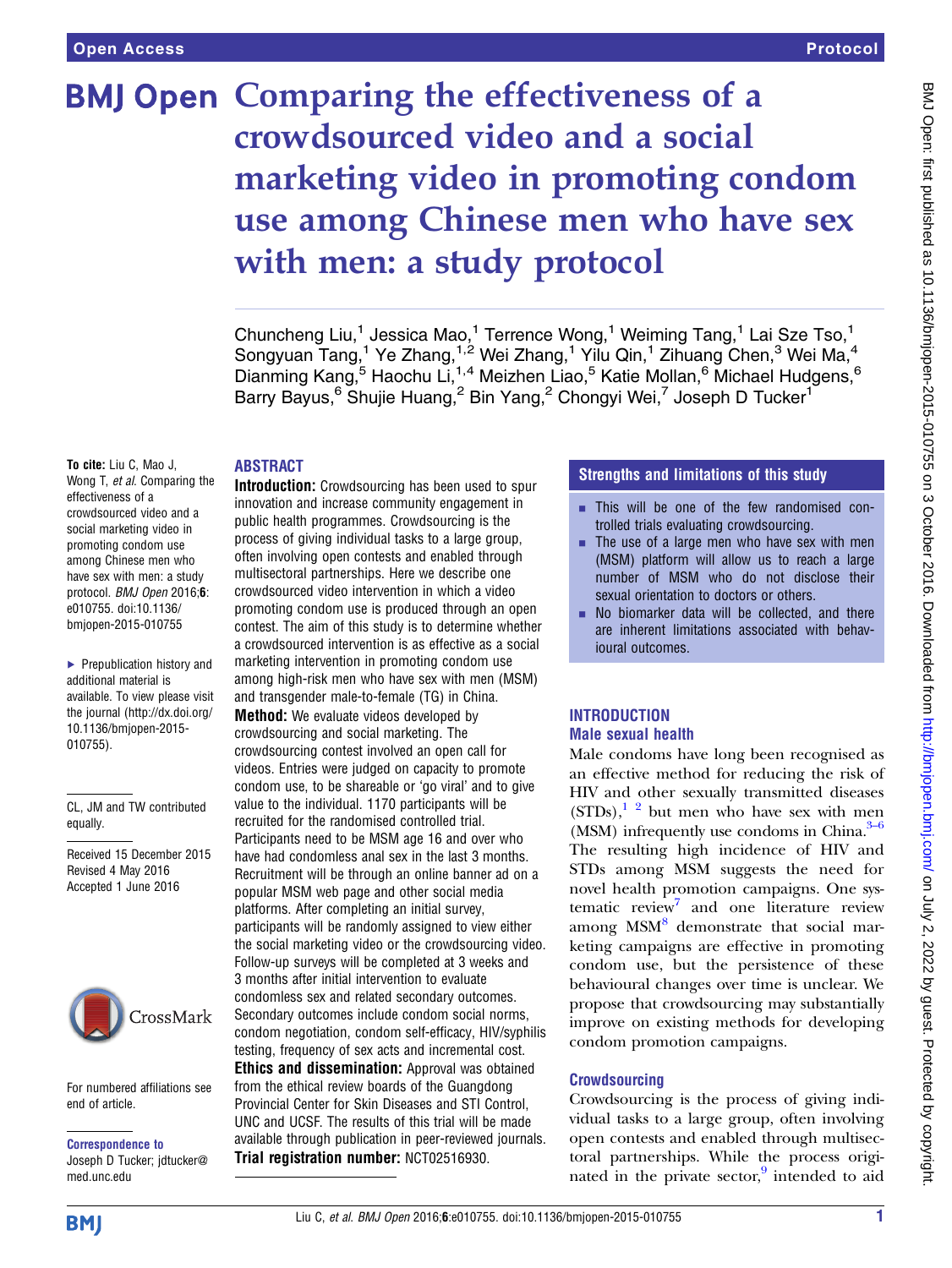research, development and dissemination, it has since been widely adopted. In 2010, the Executive Office of the President of the USA urged federal agencies to use crowdsourcing as a method to develop innovative approaches to governmental initiatives.<sup>[10](#page-5-0)</sup> A crowdsourcing method differs from a social marketing method in several ways. $\frac{11}{11}$  $\frac{11}{11}$  $\frac{11}{11}$  Crowdsourcing is a bottom-up approach, using the community for idea generation through implementation rather than relying on the expertise of public health experts. This ensures a higher degree of community engagement than approaches using social marketing do, which tends to be a top-down approach. Crowdsourcing promotes innovation because it removes cognitive fixation, in which innovation is hampered due to new ideas being strongly influenced by prior examples[.12](#page-5-0)–<sup>16</sup> By engaging more people with less experience, this phenomenon is avoidable and allows for a more creative process.[17](#page-5-0) Our team has previously used crowdsourcing successfully to develop an effective HIV testing promotion video and images promoting sexual health.<sup>[18](#page-5-0)</sup>

# **OBJECTIVES**

# Aims and hypotheses

Specific aim 1: To compare the effect of a crowdsourced 1 min video to a social marketing 1 min video in promoting condom use among MSM and transgender male-to-female (TG) in China. This will be evaluated using data from follow-up surveys at 3 weeks and 3 months postvideo.

Hypothesis 1: Crowdsourced videos are not inferior to social marketing videos to promote condom use among MSM and TG in China.

Specific aim 2: To compare the cost of using crowdsourcing compared to social marketing methods for developing short videos focused on promoting condom use among MSM and TG individuals in China.

Hypothesis 2: A crowdsourced video is cost saving compared to a social marketing video for promoting condom use.

Specific aim 3: To compare the effect of a crowdsourced 1 min video to a social marketing 1 min video in changing condom use self-efficacy and self-reported behaviour among MSM and TG individuals in China.

Hypothesis 3: Crowdsourced videos are not inferior to social marketing videos in changing condom use selfefficacy and self-reported behaviour among MSM and TG in China.

# **METHODS**

# Trial design

This study will be a pragmatic, non-inferiority, randomised controlled trial comparing two groups—MSM who watch a crowdsourced video and MSM who watch a social marketing video. Allocation to each arm will be carried out with a 1:1 ratio using a computer-based algorithm. The study is projected to run from November 2015 to February 2016.

# **Setting**

This study survey will be made available to MSM across China through a popular online portal, Danlan and gay mobile dating app, Blued. Danlan.com is an online gay community that allows MSM to connect with each other for relationships, events and communication. The website is maintained by a private corporation, Danlan, which also developed the for-profit app Blued. Blued has become very popular among the MSM population, recently reaching 15 million users.<sup>[19](#page-5-0)</sup> User personal information is protected and secure. Studies have shown that the internet has become a popular method for MSM to find partners, with a reported 28.3–88.4% of MSM using the internet to seek sexual partners. $20$  While internet-based interventions have yet to be widely dispersed in mainland China, early studies show that such e-technology-based approaches would be well received.<sup>[21](#page-5-0)</sup>

# **Recruitment**

Participants will be recruited using a banner link on a popular MSM app 'Blued' (Danlan, Beijing, China), as well as through announcements sent via Danlan's social media (Weibo, a microblogging platform; WeChat, a messaging platform and QQ, a messaging platform). Blued is China's most popular social networking mobile application among MSM. Blued has 15 million followers with  $24\%$  (3.6 million people) daily activity rate.<sup>[19](#page-5-0)</sup> Danlan has over 17 000 followers on social media platform Weibo and forwards news via WeChat and QQ to over 429 000 followers.<sup>[22](#page-5-0)</sup>

# **Eligibility**

The survey is voluntary, and to be eligible, participants must state that they were born biologically man, had anal sex with men at least once during their lifetime, have had condomless anal/vaginal sex in the past 3 months, are at least 16 years of age and able to complete an online written survey in Chinese. All participants must agree to an online informed consent and provide their cell mobile number. Participants who do not meet these criteria will not be allowed to proceed with the survey.

# Formative work

Prior to survey development, we will interview key informants specifically about conducting an internet survey among MSM in China. Survey development will be performed drawing on previous surveys and a review of existing literature, focusing on English and Chinese language studies. The survey will be developed in English and Chinese but conducted entirely in Chinese. The Chinese version of the survey will be piloted online with 150 volunteers to gauge postintervention condom usage rates and to estimate the necessary sample size for the non-inferiority study. The survey will also be piloted with Danlan to ensure there are no problems with distribution. Feedback will be solicited online regarding question wording and interpretation. Pilot data will not be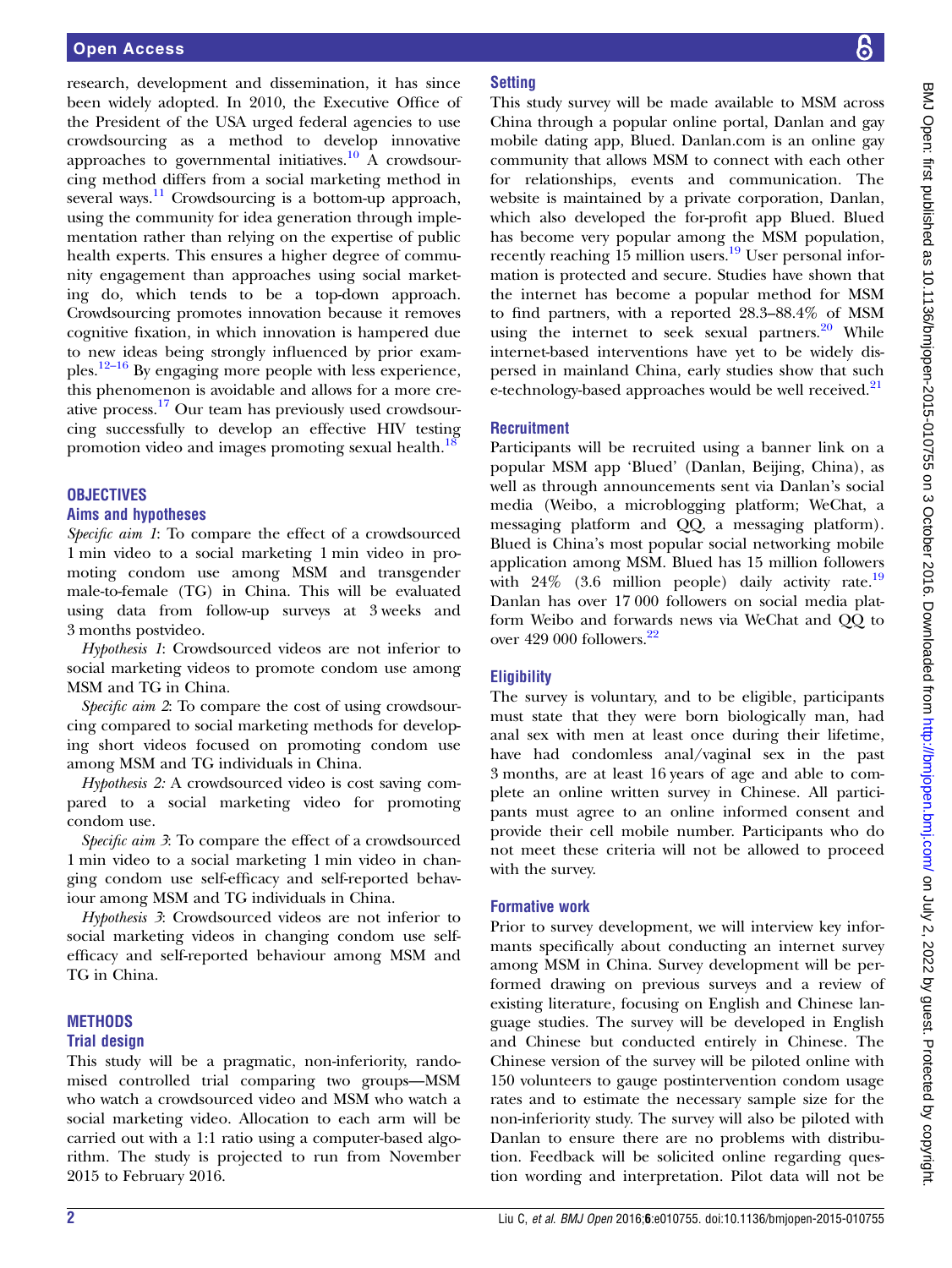included in the final analysis. The purpose of this extensive formative research is to ensure that the online survey is simple and easy to complete. The CONSORT-EHEALTH checklist for online surveys $^{23}$  $^{23}$  $^{23}$  will be used to ensure completeness. The online survey will be created using Qualtrics Survey Software (Qualtrics, Provo, Utah, USA), and the videos will be hosted on Tencent Video (Tencent, Shenzhen, China).

# **Interventions**

The development of the crowdsourcing video was publicised via open contest. We posted a public call on social media platforms (Weibo, WeChat) for videos promoting condom use awareness. For further promotion, we hosted in-person events at several different college campuses in Guangzhou, China, and worked with local community-based organisations to publicise the contest. In-person events included didactic sessions, interactive feedback sessions and community-driven events. Ten judges, including community health leaders, doctors, business leaders and researchers, evaluated the videos. Each judge scored the video entries on a scale of 1–10 (10 the highest score), and a single winner was identified. The winning video will be included in the survey as the intervention arm of the randomised control trial (RCT). The 1 min video depicts a group of men dressed as cartoon villains attempting and failing to break down a wall, followed by an image of condoms. Our team will delay public announcement of the contest winner to allow time for adequate intervention implementation and comparison. The winning video will be publicly announced 2 weeks after the intervention is evaluated using the 3-month follow-up survey.

The social marketing video was commissioned from a working group in Jinan. This 1 min video contains audio of two men about to engage in intercourse, but stopping to discuss condom use and sexual health as a symbol of love. The script of the video was written by experts in San Francisco and modified by experts and the gay community in Jinan and Qingdao. The video was shot by an advertising company based in Jinan.

### Data collection

A survey will be developed using the Qualtrics survey tool. Participants will answer 150 questions on sociodemographic information, sexual behaviour, social norms, condom selfefficacy, HIV testing and community engagement. At the end of the survey, participants will be randomly assigned to one of two intervention arms, the crowdsourcing video or social marketing video, and will view the appropriate video. Participants will not be informed of the video options on randomisation and will not see the alternate intervention video. Participants will provide mobile telephone numbers and will receive text message reminders 3 weeks after initial survey completion to complete the 3-week follow-up survey. After completion of the 3-week survey, participants will be compensated for the first portion of the study (about US \$15.87). Three months after completion of the initial

survey, participants will again receive a mobile telephone reminder to complete the 3-month survey. After completion, participants will receive the second portion of their compensation (about US\$7.93).

Participants will register for our survey using a mobile number. Following completion of data collection, data entries will be screened for duplicate mobile numbers, and the second entry will be excluded. Entries with invalid mobile numbers will also be excluded.

A data monitoring committee will not be required as this study employs low risk behavioural interventions. All participants will provide consent prior to taking part in the study.

### Measures

Data from survey items on sociodemographics and sexual behaviours will be collected using standardised survey instruments immediately before video watching, at 3 weeks after video watching and at 3 months after video watching. Sociodemographic characteristics include participants' age, place of residence, highest level of education completed, annual income, marital status, sexual orientation and sexual orientation disclosure. Behavioural variables include number of sex acts in the past 3 weeks, condomless sex with men, condomless sex with women, condom self-efficacy and other secondary outcomes (see online [supplementary](http://dx.doi.org/10.1136/bmjopen-2015-010755) file 1).

### **OUTCOMES**

#### Primary outcomes

The primary outcome will be any condomless vaginal or anal sex (with any sex partner) among MSM and TG individuals following the video intervention. A participant is counted as having had condomless sex if they participated in any act of sexual intercourse (vaginal or anal) that has taken place without use of a condom. Using a postintervention survey, participants will be asked with what frequency they have used condoms since watching the video: all, most, some or none of the time (see online [supplementary](http://dx.doi.org/10.1136/bmjopen-2015-010755) file 2). The 3-week follow-up survey will ask about the 3 weeks following the intervention, and the 3-month follow-up will cover the 3 months following the intervention. Individuals who have not had sex in the interval will be classified as having no condomless sex.

#### Secondary outcomes

- ▸ Postintervention sex acts
- Condom use social norms
- ▶ Condom self-efficacy
- ▸ Condom use negotiation
- ▸ HIV testing and self-testing
- ▸ Syphilis testing and self-testing
- ▸ Incremental cost of intervention associated with respective video interventions per individual reporting increased condom use or no sex since intervention. Other cost-related data from organisations involved in making the intervention videos will be collected. Detailed information on incremental costs can be found in [table 1](#page-3-0)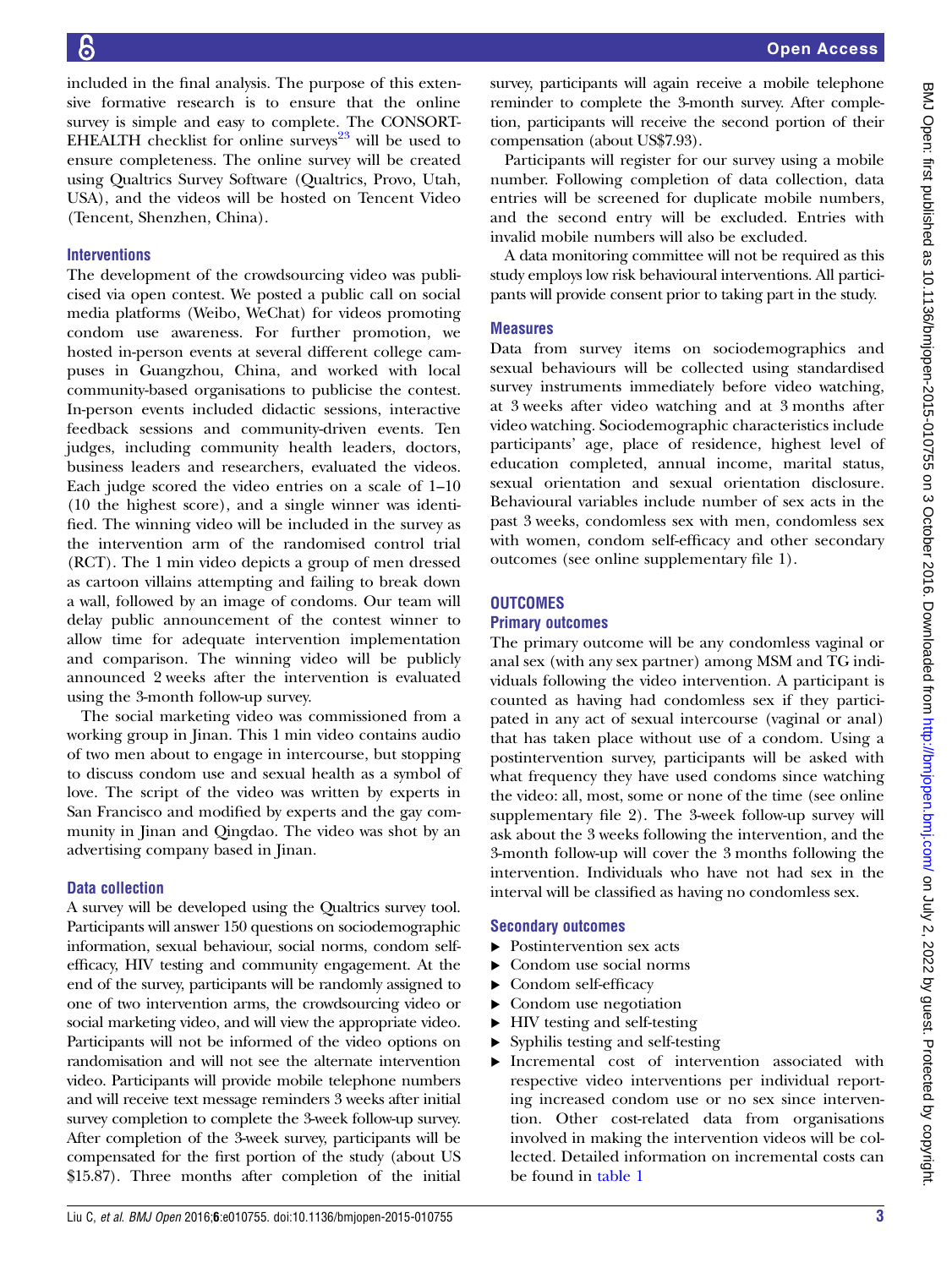<span id="page-3-0"></span>More detailed explanations of secondary outcomes can be found in online [supplementary](http://dx.doi.org/10.1136/bmjopen-2015-010755) file 1.

# Sample size calculation

Sample size for this non-inferiority trial was determined assuming an equal probability of reporting condomless sex in the crowdsourced video and social marketing video arms. Assuming a 50% probability of condomless sex in each arm, a one-sided significance level  $(\alpha)$  of 2.5%, a non-inferiority limit of 10% and loss to follow-up of 10%, a total sample size of 1170 individuals was required (585 in each arm) to have  $90\%$  power (1–β). The sample size was calculated using the formula:  $2^4$ 

$$
n \ = \ f(\alpha, \ \beta) \ \frac{[ \pi_s \ (1 \ - \ \pi_s) \ - \ \pi_e \ (1 \ - \ \pi_e)]}{( \pi_s \ - \ \pi_e \ - \ d)^2}
$$

where  $\pi_s$  and  $\pi_e$  are the true probabilities of reporting condomless sex in the social marketing video (standard)

and crowdsourced video (experimental) intervention groups, respectively, d is the non-inferiority limit and  $f(\alpha, \beta) = (\Phi^{-1}(1-\alpha) + \Phi^{-1}(1-\beta))^2$ , where  $\Phi$  denotes the cumulative distribution function of the standard normal distribution. More information on sample size calculation can be found in [table 2.](#page-4-0)

# Randomisation and allocation

Participants will be randomly assigned to one of the two intervention videos using an electronic randomiser tool available through Qualtrics. Randomisation will occur independently of any other data collected, with participants allocated in a 1:1 ratio to one of the two arms. Participants will not be informed of which video (crowdsourcing or social marketing) they are assigned to.

#### DATA ANALYSIS Primary analysis

The primary analysis will evaluate the non-inferiority hypothesis comparing the two interventions, as well as

| <b>Phase</b>                              | <b>Financial costs</b><br>Inputs to be capture, can all directly be found in<br>the project financial accounts, main challenge is<br>to allocate across components and to allocate<br><b>SESH overhead costs</b> | <b>Economic costs</b><br>Extra inputs not already captured by<br>financial costs                                                                                                                                                                                                                                                                                                                                                                                                                                                                  |  |
|-------------------------------------------|------------------------------------------------------------------------------------------------------------------------------------------------------------------------------------------------------------------|---------------------------------------------------------------------------------------------------------------------------------------------------------------------------------------------------------------------------------------------------------------------------------------------------------------------------------------------------------------------------------------------------------------------------------------------------------------------------------------------------------------------------------------------------|--|
| Contest development                       |                                                                                                                                                                                                                  |                                                                                                                                                                                                                                                                                                                                                                                                                                                                                                                                                   |  |
| Video contest<br>(including production)   | Money paid for planning and implementation                                                                                                                                                                       | For social marketing arm:<br>Personnel of CBOs/CDC (director of<br>movie, actors, film editors)<br>Rental of professional video equipment<br>(if applicable)<br>> Building cost (office renting) for CBOs/<br>$CDC*$<br>$\blacktriangleright$ Equipment and software cost<br>(if applicable)*<br>For crowdsourced arm:<br>Personnel of SESH (although all<br>volunteer)<br>Judging opportunity cost (volunteer)<br>Steering Committee planning meeting<br>(three 1-hour meetings)<br>Building cost (office renting)*<br>In-person promotion costs |  |
| Survey start-up                           | Money paid to launch the survey (start-up)                                                                                                                                                                       | SESH personnel costs, to design and<br>maintain the programme<br>Equipment cost of SESH (computer and<br>other items)*<br>Software (Qualtrics)*                                                                                                                                                                                                                                                                                                                                                                                                   |  |
| Survey implementation<br>and intervention | Money paid to the participants (implementation)<br>Money paid for the software used for follow-up<br>(implementation)                                                                                            | $\triangleright$ SESH personnel costs                                                                                                                                                                                                                                                                                                                                                                                                                                                                                                             |  |
| <b>Testing</b>                            |                                                                                                                                                                                                                  | $\triangleright$ Cost for condoms (from CDC)                                                                                                                                                                                                                                                                                                                                                                                                                                                                                                      |  |

\*The cost will be annualised and we will calculate a proportion of the cost to account for items only being used the study time frame. The key idea is that some of these phases are like capital goods, where they only need to be performed once but have benefits for longer (thus requiring annualisation of costs), while the implementation phase has a life only as long as the survey is running. CBO, community-based organization; CDC, centers for disease control.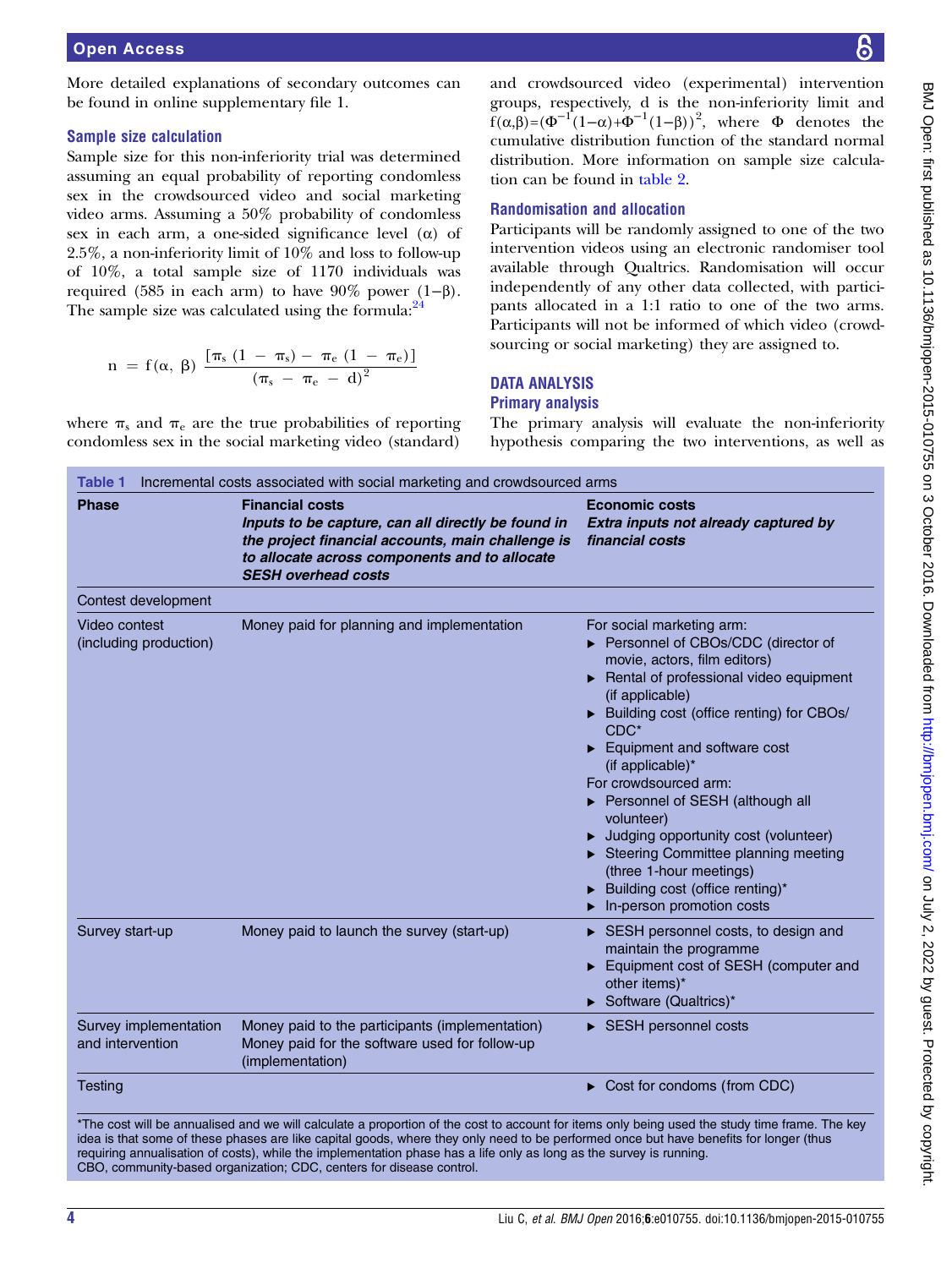<span id="page-4-0"></span>

| <b>Probability of</b><br>primary<br>outcome in<br>the control<br>group* | <b>Probability of</b><br>primary<br>outcome in the<br>experimental<br>group* | N<br>evaluable<br>per arm | <b>Total</b><br>sample<br>size for<br><b>RCT</b> |
|-------------------------------------------------------------------------|------------------------------------------------------------------------------|---------------------------|--------------------------------------------------|
| 0.50                                                                    | 0.50                                                                         | 526                       | 1170                                             |
| 0.45                                                                    | 0.45                                                                         | 521                       | 1158                                             |
| 0.40                                                                    | 0.40                                                                         | 505                       | 1124                                             |
| 0.35                                                                    | 0.35                                                                         | 479                       | 1066                                             |
| 0.30                                                                    | 0.30                                                                         | 442                       | 984                                              |

\*On the basis of the pilot study, 9 of 25 participants (95% CI: 18% to 57%) had condomless sex at least once in the 3-week period immediately following the video intervention. According to a similar RCT we conducted in 2014, the loss to follow-up rate was about 10%; adjustment for loss to follow-up required (N evaluable per arm)/(1–0.1) to be enrolled. A non-inferiority limit of 0.1 was used for all calculations. RCT, randomised control trial.

the superiority hypothesis. The difference in proportions having condomless sex (crowdsourced–social marketing) will be computed, with a corresponding twosided 95% Wald CI. The crowdsourced intervention will be declared non-inferior to social marketing if the upper confidence limit is below 10%. If the upper confidence limit is below 0%, then the crowdsourced intervention will be declared superior to social marketing. The recruitment methods, survey instrument and video length will be the same between in the two study arms.

### Effect modification analysis

Effect modification analyses will be under taken based on prior exposure to the condom promotion video viewed by the participant to assess whether this exposure modified the effect of video intervention arm on the primary condom use outcome. A linear probability model will be used to evaluate effect modification by testing for an interaction between intervention and prior video watching.

### Missing data plan

If the primary outcome is missing for  $\langle 11\%$  of participants, then the primary analysis will use a complete-case approach. If the primary outcome is missing for 11 to  $\langle 20\%$  of participants, then a sensitivity analysis using multiple imputation based on the PROC MI procedure in SAS (Cary, North Carolina, USA) will also be used. If the primary outcome is missing for  $\geq 20\%$  of participants, then multiple imputation will be used in the primary analysis.

### Secondary analysis

Comparison will be made between the two trial arms with respect to each of the secondary outcomes enumerated above and in online [supplementary](http://dx.doi.org/10.1136/bmjopen-2015-010755) file 1. Non-inferiority comparisons will also be made between study arms for the subset of individuals who reported sex during the follow-up period (3 weeks and 3 months, respectively),

and causal inference methods will be employed to account for postrandomisation selection bias.

# ETHICS AND DISSEMINATION

# Ethical review

IRB approval was obtained from the Guangdong Provincial Center for Skin Diseases and STI Control, University of North Carolina at Chapel Hill and University of California San Francisco.

# Informed consent

All participants will be provided an online consent form immediately prior to survey initiation. This online informed consent describes personal data to be collected, explaining that data will be used for research purposes. Contact information is provided to participants to address further questions. Participants will be required to sign the consent and provide a mobile telephone number as agreement to proceed with the survey.

# **Confidentiality**

Data will be collected through the Qualtrics survey tool (Provo, Utah, USA). Data will be transmitted securely using Secure Sockets Layer (SSL) (Transport Layer Security (TLS)) 128 bit encryption across the internet (HTTP) and located in a secured Qualtrics server in the USA. The server is configured with redundant hard drive array to ensure reliability. Access to the data will be password protected within the server's firewall. Survey responses will be kept separately from participants' email addresses; the two files will be linked with a nondescript, unique, randomly generated identifier.

Participants will provide mobile telephone numbers, which will be kept separately from data containing answers to survey items. These telephone numbers will be accessible only to two researchers solely for the means of sending reminders, follow-up surveys and mobile top-up incentives.

### **Dissemination**

The results of this study will be prepared and submitted for publication in a peer-reviewed journal. Study findings will also be shared through conference abstracts and presentations, workshops, and to our partnering organisations.

#### Author affiliations

<sup>1</sup>University of North Carolina Chapel Hill Project-China, Guangzhou, China <sup>2</sup>Guangdong Provincial Center for Skin Diseases and Sexually Transmitted Infections Control, Guangzhou, China

3 Danlan Welfare, Guangzhou, China

- 4 Shandong University School of Public Health, Jinan, China
- 5 Shandong Center for Disease Prevention and Control, Jinan, China
- 6 University of North Carolina at Chapel Hill, Chapel Hill, North Carolina, USA <sup>7</sup>University of California, San Francisco, San Francisco, California, USA

Acknowledgements The authors thank the staff at the Guangdong Provincial Center for Skin Diseases and STI Control, University of North Carolina at